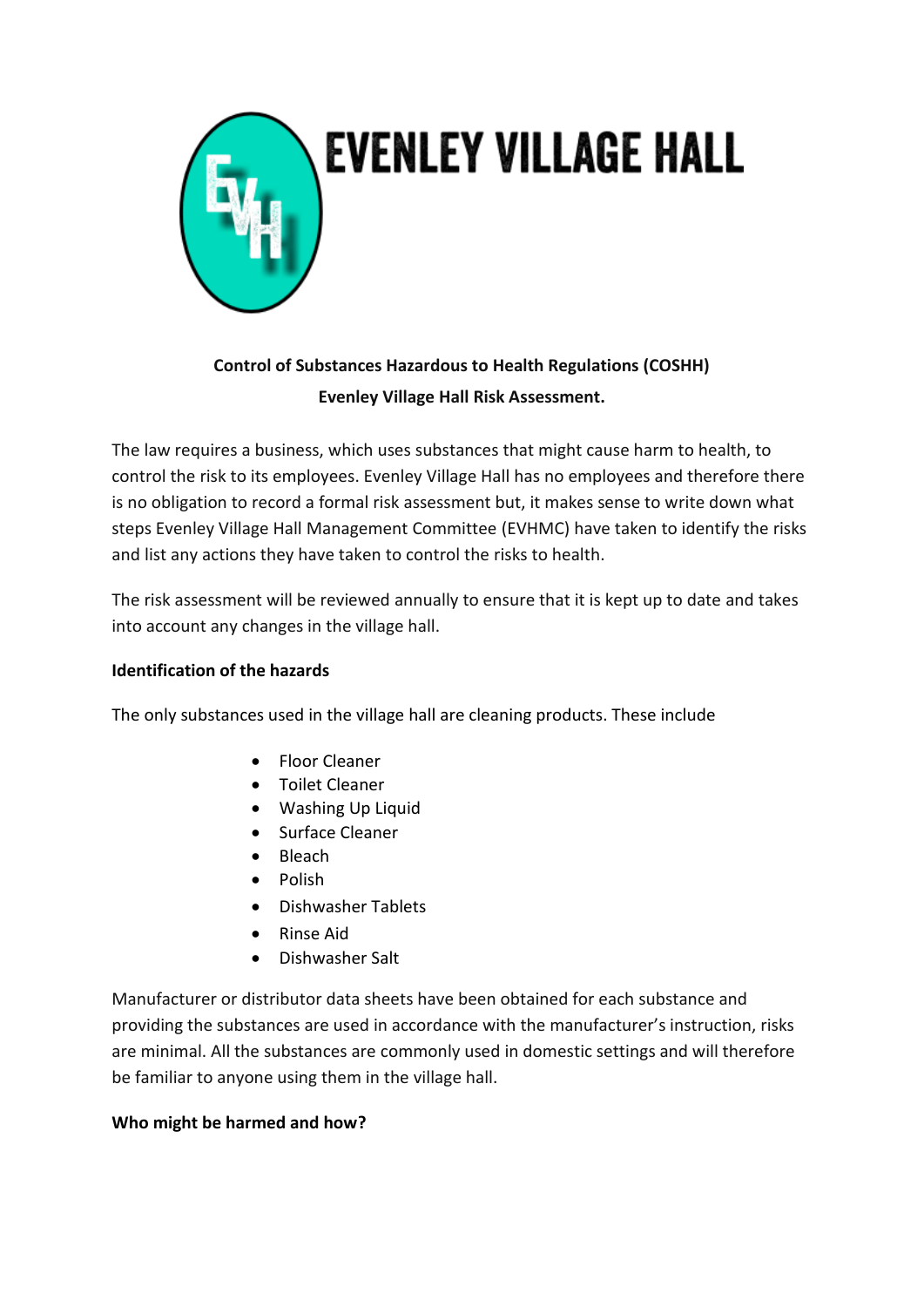The regular user of all these substances is limited to the contract cleaner, which could be several times per week. Hall users might come into contact with some substances on an irregular once per week basis or less.

Substances could splash onto skin, into eyes or mouth. Liquids could be consumed orally. Small splashes onto the skin can be washed off with water without harm being suffered. Small splashes into the eye can be irrigated with water and small splashes into the mouth can be washed out with water. Small levels of exposure onto the skin, into the mouth or into eyes will have no lasting detrimental effect on the users if washed or irrigated immediately.

Wilful misuse could lead to much more serious harm resulting in hospitalisation

## **What are the risks and precautions taken?**

If used in accordance with the manufacturer's instruction, users will not be exposed to risk. As the substances being used in the village hall are commonly found in domestic settings, their risk will be familiar to anyone using them. However, as all products are different and can have their own specific risks, an exclusive list of products to be used in the village hall has been agreed by EVHMC. These are

- Flash Floor Cleaner
- Duck Toilet Cleaner
- Fairy Liquid
- Dettol Surface Cleaner
- Tesco Bleach
- Mr Sheen Polish
- Fairy All In One Dishwasher Tablets
- Tesco All In One Dishwasher Tablets
- Tesco Rinse Aid
- Finish Dishwasher Salt

## **Systems of work**

Washing up liquid and dishwasher materials are kept in the kitchen. As they could be used, albeit occasionally, by a variety of hall users they need to be accessible.

Other substances are kept in the cleaners cupboard with access for hall users only. As all products are domestic in nature, purchased from the local supermarket, they remain in the manufacturers packaging with clear instructions on use and potential hazards. No chemicals or substances are purchased in bulk and transferred into small containers.

All products are used and only packaging is disposed in the appropriate bin in accordance with local authority recycling requirements.

Substance COSHH Data Sheets are available on request. A summary is posted on the H&S notice Board in the village hall.